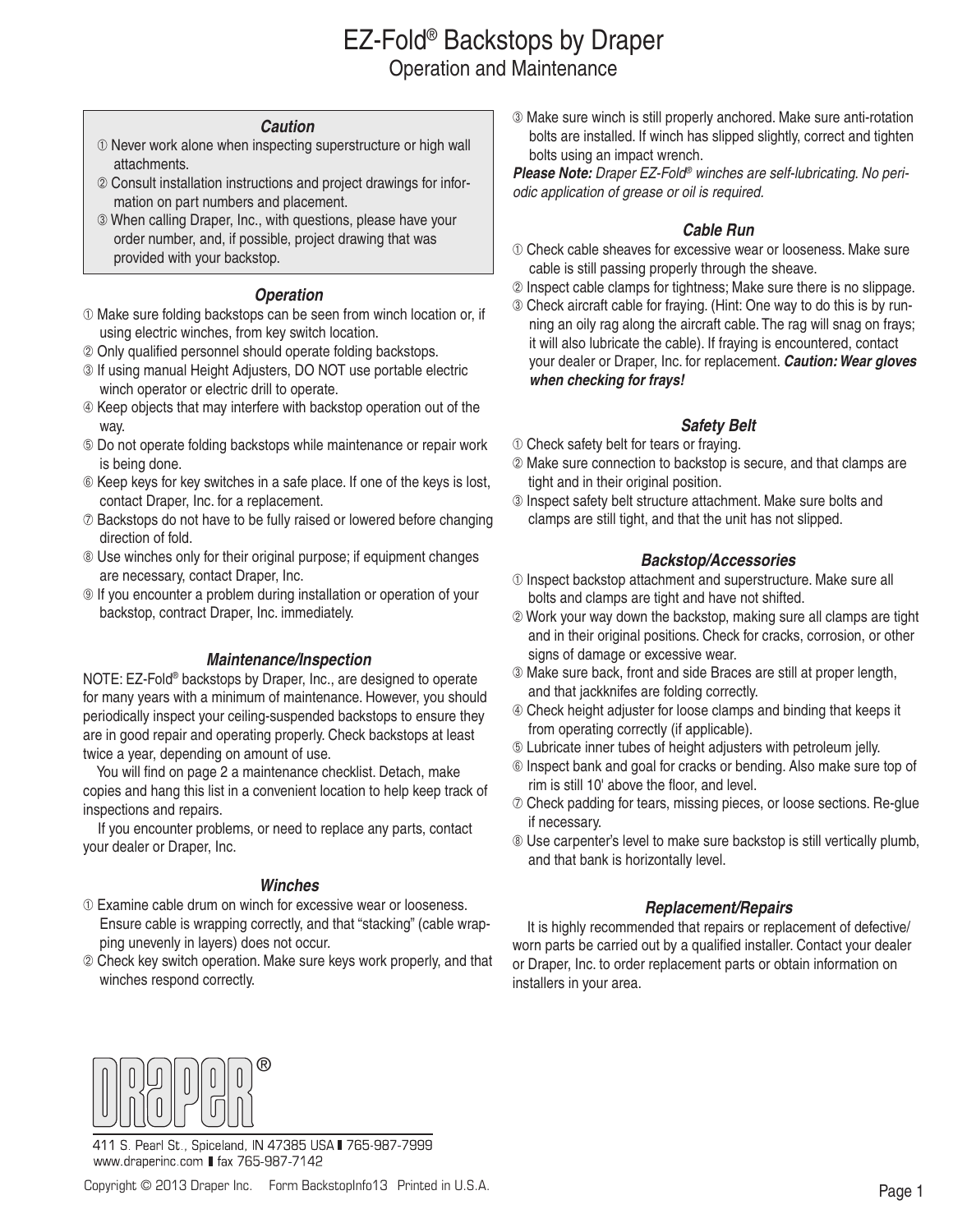# EZ-Fold® Backstops by DRAPER Inspection/Maintenance List Backstop Model: Backstop Number:

 Periodically inspect your backstops and all related equipment and attachments. Frequency of inspections depends on use of the equipment. Use guidelines mentioned earlier in this manual when conducting inspections.

 Below is a checklist to assist you in keeping a record of backstop inspections and maintenance. Cut, copy and post this page as a record of previous inspections and equipment repairs on each backstop. Place a checkmark or enter information in the appropriate box:

| <b>Inspection Item</b>   | <b>Date</b> | Satisfactory | <b>Cleaned</b> | <b>Needs</b><br>Repaired/Replaced | Problem<br><b>Encountered</b> |
|--------------------------|-------------|--------------|----------------|-----------------------------------|-------------------------------|
| Winch Drum               |             |              |                |                                   |                               |
| Winch Belt               |             |              |                |                                   |                               |
| Winch Attachment         |             |              |                |                                   |                               |
| Aircraft Cable           |             |              |                |                                   |                               |
| Safety Belt              |             |              |                |                                   |                               |
| Pulleys/Sheaves          |             |              |                |                                   |                               |
| <b>Back/Front Braces</b> |             |              |                |                                   |                               |
| Side Braces              |             |              |                |                                   |                               |
| Jackknife                |             |              |                |                                   |                               |
| Ceiling Attachments      |             |              |                |                                   |                               |
| Wall Attachments         |             |              |                |                                   |                               |
| Cable Clamps             |             |              |                |                                   |                               |
| <b>Backstop Clamps</b>   |             |              |                |                                   |                               |
| Hangers                  |             |              |                |                                   |                               |
| T-Frame                  |             |              |                |                                   |                               |
| Height Adjuster          |             |              |                |                                   |                               |
| Goal                     |             |              |                |                                   |                               |
| Bank                     |             |              |                |                                   |                               |
| <b>Backboard Padding</b> |             |              |                |                                   |                               |
| Finish                   |             |              |                |                                   |                               |
| Nets                     |             |              |                |                                   |                               |
| Latch (TF-20-J)          |             |              |                |                                   |                               |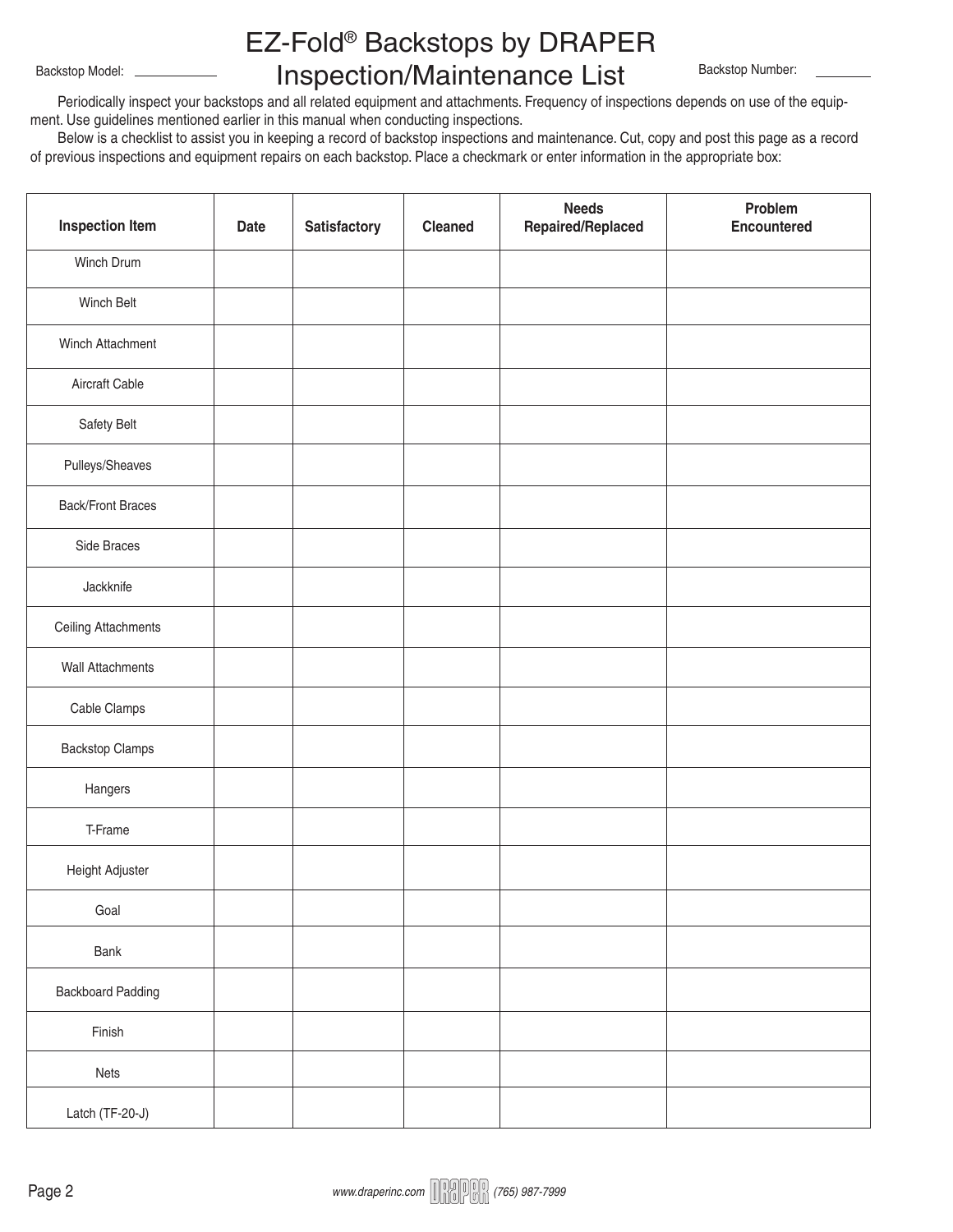

411 S. Pearl St., Spiceland, IN 47385 USA 765-987-7999 www.draperinc.com ■ fax 765-987-7142

## 25 YEAR LIMITED WARRANTY EZ FOLD BASKETBALL BACKSTOP

DRAPER INC. ("The Company") warrants its EZ Fold Basketball Backstop structure against defects in material or factory workmanship for a period of twenty-five (25) years from the date of the original purchase ("The Warranty Period"). This warranty is limited to the original purchaser, and applies only to the backstop structure, which shall include the main backstop framework, jackknife, all ceiling superstructure clamps, hangers, and braces.

This warranty does not include 8' - 10' height adjustment units, winches, cables, cable guides, backboards, goals, or safety belts. These items are covered by a separate warranty. (See next page.)

If a defect is discovered during the warranty period, The Company must be notified in writing within thirty days of the discovery. The Company will, at their option, repair or replace the defective equipment at no cost for materials to the purchaser.

The following use/conditions will void this warranty:

- (A) Equipment that has not been installed according to the manufacturer's specifications.
- (B) Equipment that is used for purposes other than those for which it was originally designed.
- (C) Equipment that is not used in accordance with generally approved practices.
- (D) Disasters, whether natural or manmade, such as fire, flood, wind, earthquake, lightning, war, or vandalism.
- (E) Unauthorized alterations to or modifications of the equipment not approved by The Com pany in writing.
- (F) Any other abuses, neglect, or misuse of the equipment.
- (G) Operation of the equipment by persons not properly trained for that purpose.

The Company's liability under this warranty is limited to the repair or replacement of defective equipment. Your sole and exclusive remedy against The Company shall be for the repair or replacement, at The Company's option, of any defective equipment. In no event shall The Company be liable for any incidental damage or consequential damages relating to or arising out of or in connection with the use or performance of the equipment, including, without limitation, bodily harm, any labor and/or other installation expenses incurred in connection with the replacement of any defective equipment warranted hereunder, or any other indirect damages with respect to loss of revenues or profits. Some states do not allow the exclusion or limitation of incidental or consequential damages, so the above limitation or exclusion may not apply to you.

This document constitutes the warranty in its entirety and no other provisions express or implied exist. This includes, without limitation, any implied warranties of merchantability and fitness of a particular purpose. Any modifications of this warranty must be in writing and signed by an officer of the company. No other person, agent, or representative of The Company has any authority to change or modify this warranty, either verbally or in writing.

This warranty gives you specific legal rights, and you may also have other rights, that may vary from state to state. Because of these state laws, certain provisions of this warranty may not apply to you.

The Company reserves the right to modify or change equipment at its discretion to improve the safety, operation, or usefulness of the product.